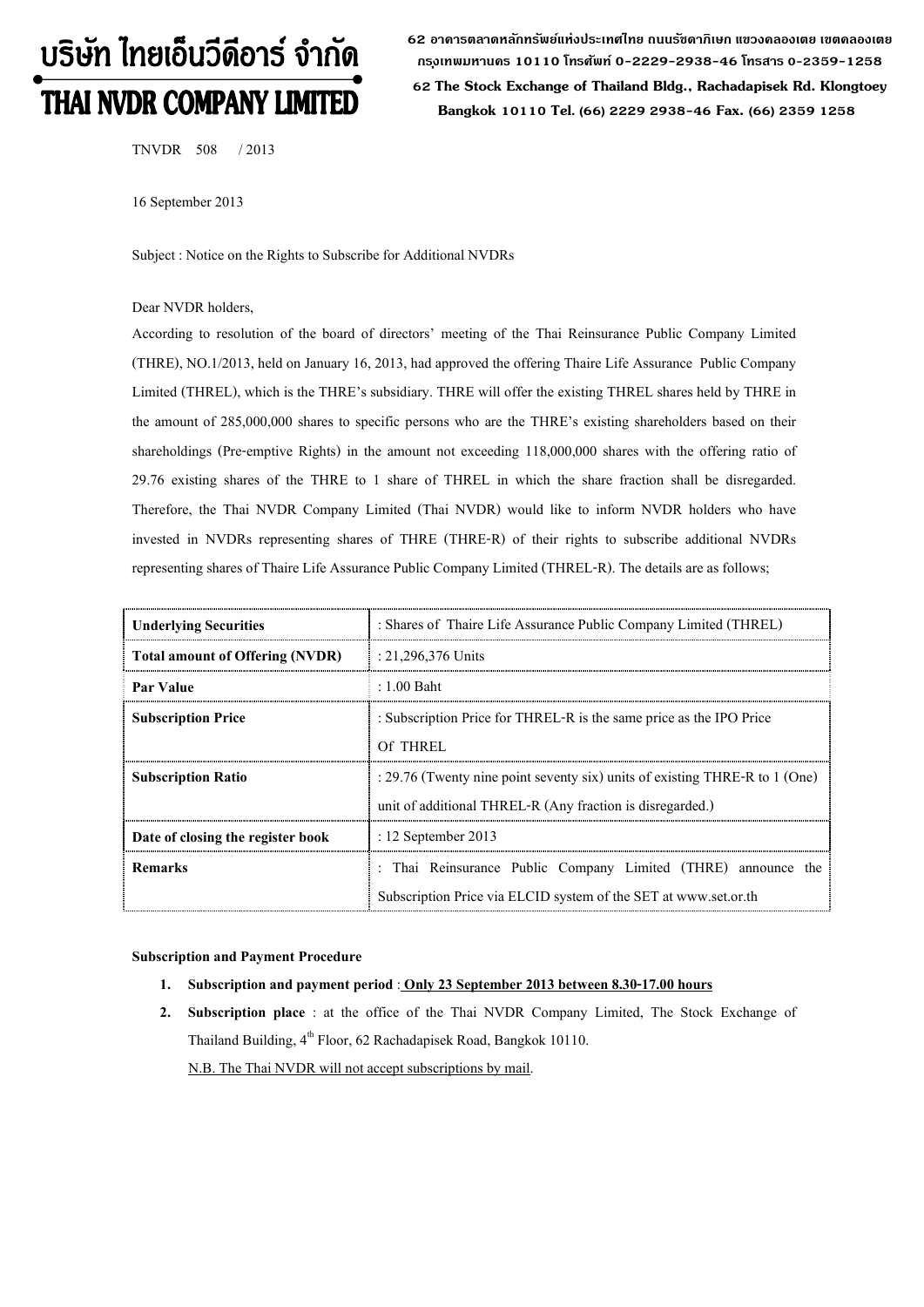## **3. Required documentation**

3.1 Subscription form, duly filled out and signed.

3.2 Subscription certificate, to be submitted together with :

- 3.2.1 For a subscription of the same amount as allocated, no filling is necessary.
- 3.2.2 For a subscription of more or less than existing rights, state the total units in the respective column.

## **4. Payment**

**Subscription for full entitlement or less than the entitlement**, please make payment by one check or one cashier check which is collectable through clearing house in Bangkok. The check or cashier check shall be dated **23 September 2013 only**. Indicate the subscription date and make it payable to *"Bualuang Securities Public Company Limited for Share Subscription".*

**5.** If NVDR holders fail to exercise their rights or make a payment within the allotted time schedule, or the check or cashier check is not honored, it shall be deemed that such NVDR holders do not wish to exercise their subscription rights. Thai NVDR shall thus regard the subscription as being void.

Should you need any further information, please do not hesitate to contact Thai NVDR Company Limited at 02-229-2800 Ext. 2938-46.

Sincerely yours,

Thai NVDR Company Limited

(Praphaphan Tharapiwattananon) Head Depository Department The Stock Exchange of Thailand

Enclosure : 1. Subscription Form for NVDR Right Issues

2. Subscription Certificate